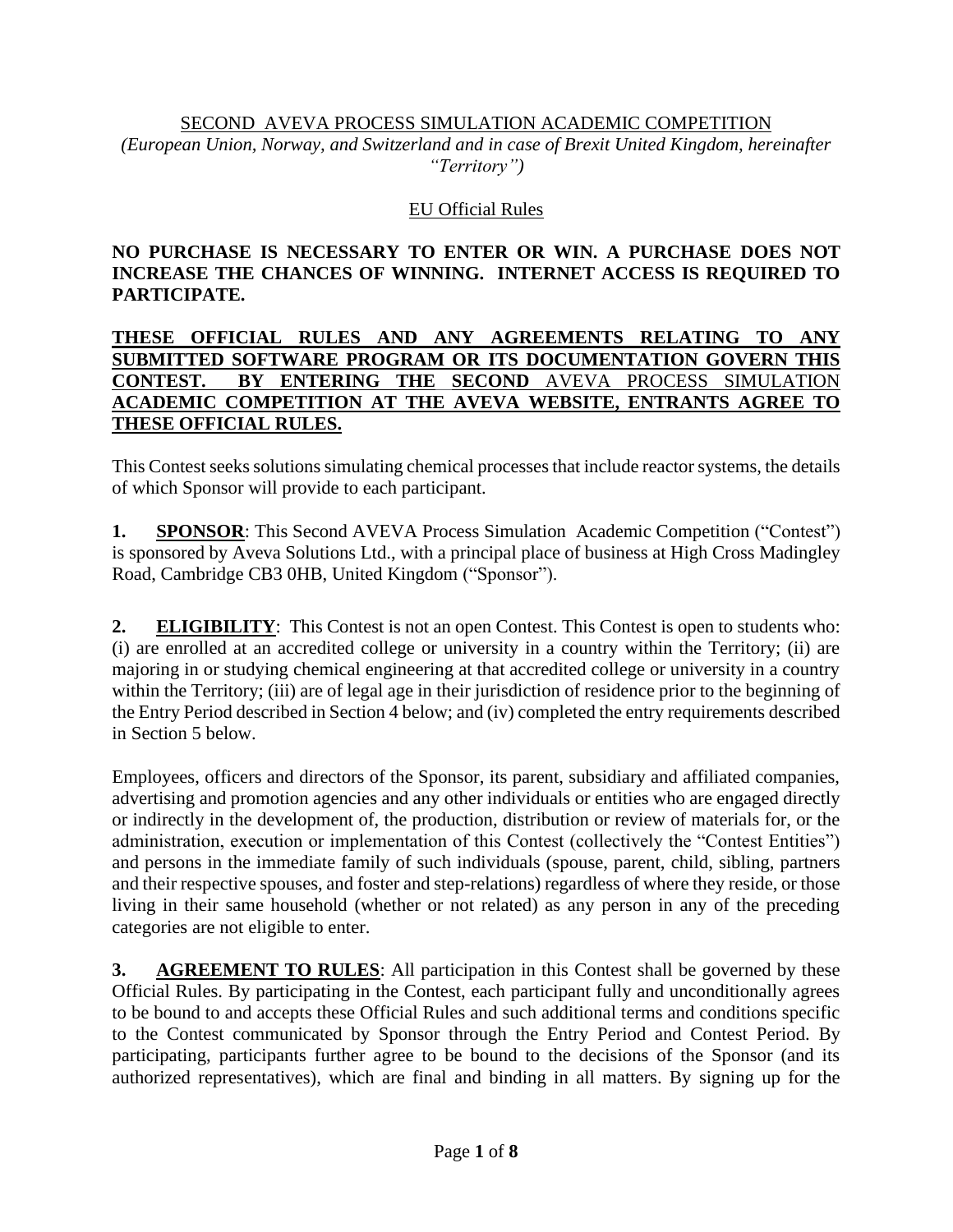Contest or by submitting an Entry (as defined below), participants agree to be contacted by Sponsor with Contest related communications.

**4. ENTRY PERIOD AND CONTEST PERIOD**: Sign up for this Contest begins on November 14th, 2020 at 12:01 a.m., Greenwich Mean Time ("GMT") and ends on January 31st, 2021 at 11:59 p.m. GMT ("Entry Period"). Sponsor's clock/server/computer is the official time keeping device for this Contest. Each participant must sign up during the Entry Period to be eligible to compete in the Contest. Any attempt to enter the Contest after the Entry Period has ended will not be accepted. Participants are solely responsible for determining the correct time zone in their respective jurisdictions. Contest Entities disclaim all liability or responsibility relating thereto.

The Contest will begin on February 1, 2021 at 12:01 a.m., GMT and ends on May 15, 2021 at 11:59 p.m. GMT ("Contest Period"). Sponsor's clock/server/computer is the official time keeping device for this Contest. Each participant must submit their entry ("Entry") during the Contest Period to be eligible to win a prize. Any attempt to submit an Entry after the Contest Period has ended will not be accepted. Participants are solely responsible for determining the correct time zone in their respective jurisdictions. Contest Entities disclaim all liability or responsibility relating thereto.

**5. HOW TO ENTER**: During the Entry Period, each participant must sign up for the Contest by visiting the Sponsor's website [\(https://sw.aveva.com/europe-academic-program-competition\)](https://sw.aveva.com/europe-academic-program-competition) and following the instructions. Each participant must sign up during the Entry Period to be eligible to win the prize.

During the Contest Period, participants that have successfully signed up during the Entry Period will equally receive more information about the Contest. Sponsor will release the project problem statement and will conduct a problem statement orientation. Participants shall be required to attend the problem statement orientation webinar. Each participant must submit their Entry by May 15, 2021 at 11:59 p.m. GMT to be eligible to win the prize.

# **Limit one (1) Entry per participant**.

# **6. REPRESENTATIONS ABOUT YOUR ENTRY**

a. By submitting an Entry, Participants represent and warrant (and agree to release and indemnify Contest Entities from same) that they are eligible to enter the Contest, that their Entry is original and without the assistance of others, that their Entry does not contain material in violation of any rights of any other person or entity, and that their Entry does not violate or infringe the rights of any third party, will not constitute a violation of law, and will not bring Sponsor or the Contest Entities into public disrepute, scandal or embarrassment. A finding that the Entry submitted by a Participant is not the Participant's own work or was done in collaboration with others may automatically disqualify the Participant.

b. If requested by Sponsor, Participant shall provide evidence of the above in writing. Participant shall treat confidential all information received during the contest and thereafter for a period of one year and as well its Entry to the contest. Any public announcement of Participants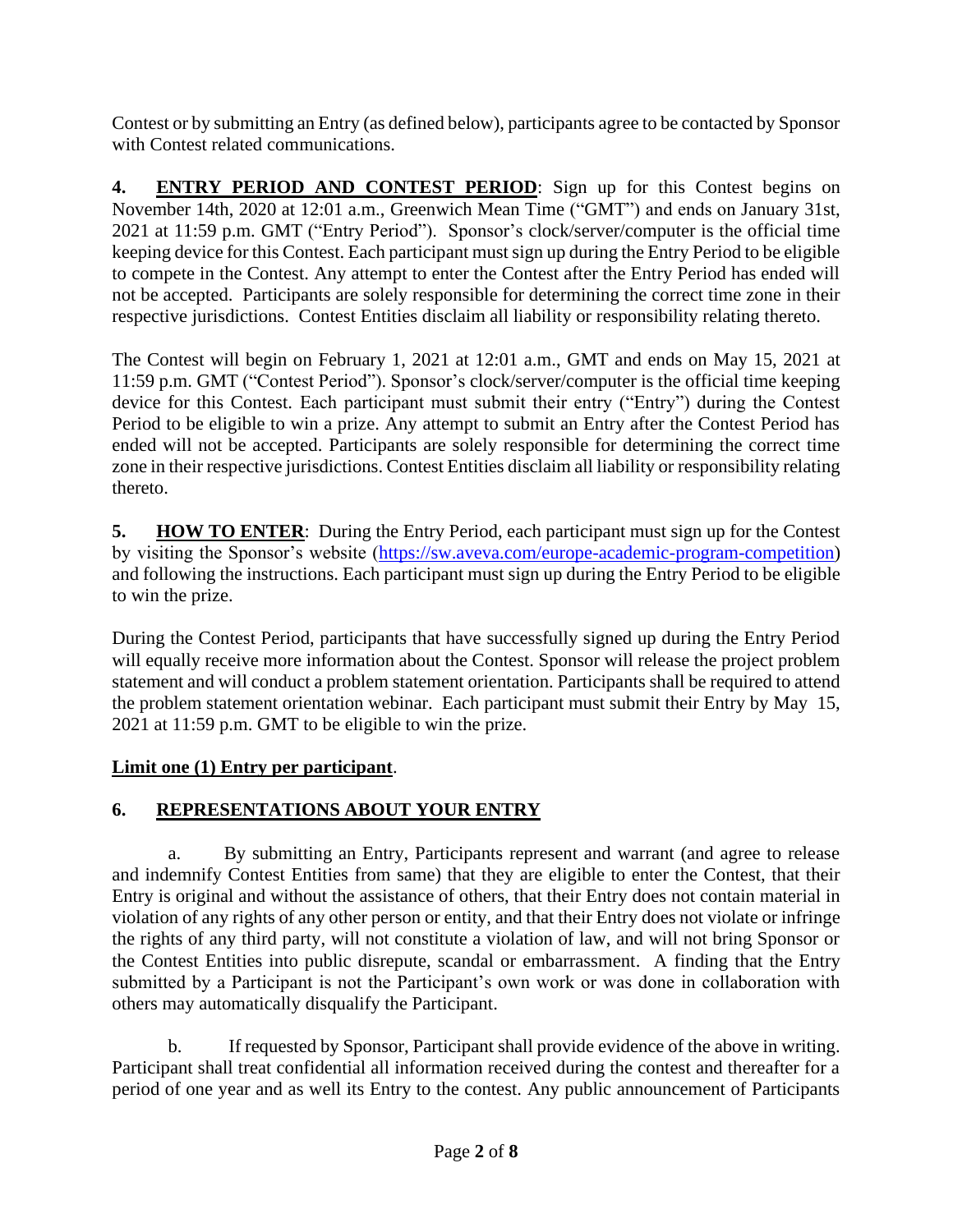participation in the contest is due to prior written approval of the Sponsor but will not be unreasonably withhold.

c. At the time an Entry is submitted, and whether or not selected as a winner, Participants understand and agree their Entry and all content therein may be used and shared in furtherance of all Contest related purposes (including without limitation judging, prize fulfillment, winner verification, and public Award announcements) without further compensation or review. Participants will not now nor in the future be paid for their Entry or for granting Sponsor any of these rights. However, if Sponsor commercially makes use of an Entry, parties will in good faith discuss and negotiate reasonable compensation.

**7. JUDGING CRITERIA**: Sponsor will evaluate each Entry based on the following criteria, each of which will be equally weighted and have a value of one hundred (100) points:

- a. **Report Quality** The Entry will be graded like a technical paper with summary, introduction, procedure, and analysis sections. Each section is subject to a subtraction of ten (10) points for each unclear summary or structure; and a subtraction of five (5) points for each grammar and spelling errors and for each numerical value without a subsequent unit of measure.
- b. **Completeness** The problem will be in five (5) sections of increasing difficulty. Each completed section will be worth a total of twenty (20) points.
- c. **Correctness** The Entry will be graded like a typical engineering or science project, namely, mathematical correctness and correct results of each section, but no points will be given for incomplete sections.
- d. **Process Engineering and Simulation Design Skills** The Entry should propose innovative ideas with twenty-five (25) points allowed for each of: (1) correctly identifying the need for a start-up heat exchanger for the process to bootstrap itself, (2) properly simulating a stable feedback control system, (3) any use of custom modeling, and (4) use of distillation column models rather than a simplified tank/component model.

# **8. WINNER SELECTION**:

a. Subject to verification of eligibility and execution of the applicable Required Documentation (defined below), four (4) winners as described in section 9.b. will be selected by the Judges from all eligible Entries received based on the above Judging Criteria.

b. It is anticipated that the winners will be notified on or about June  $30<sup>st</sup>$ , 2021 by email sent to each participant and by publication at [https://sw.aveva.com/europe-academic](https://sw.aveva.com/europe-academic-program-competition)[program-competition.](https://sw.aveva.com/europe-academic-program-competition) Prior to this notification winner shall sign a publicity release document according to EU General Data Protection Regulation ("GDPR"). Time periods may be extended or modified due to exigencies of the circumstances. Sponsor reserves the right to select fewer than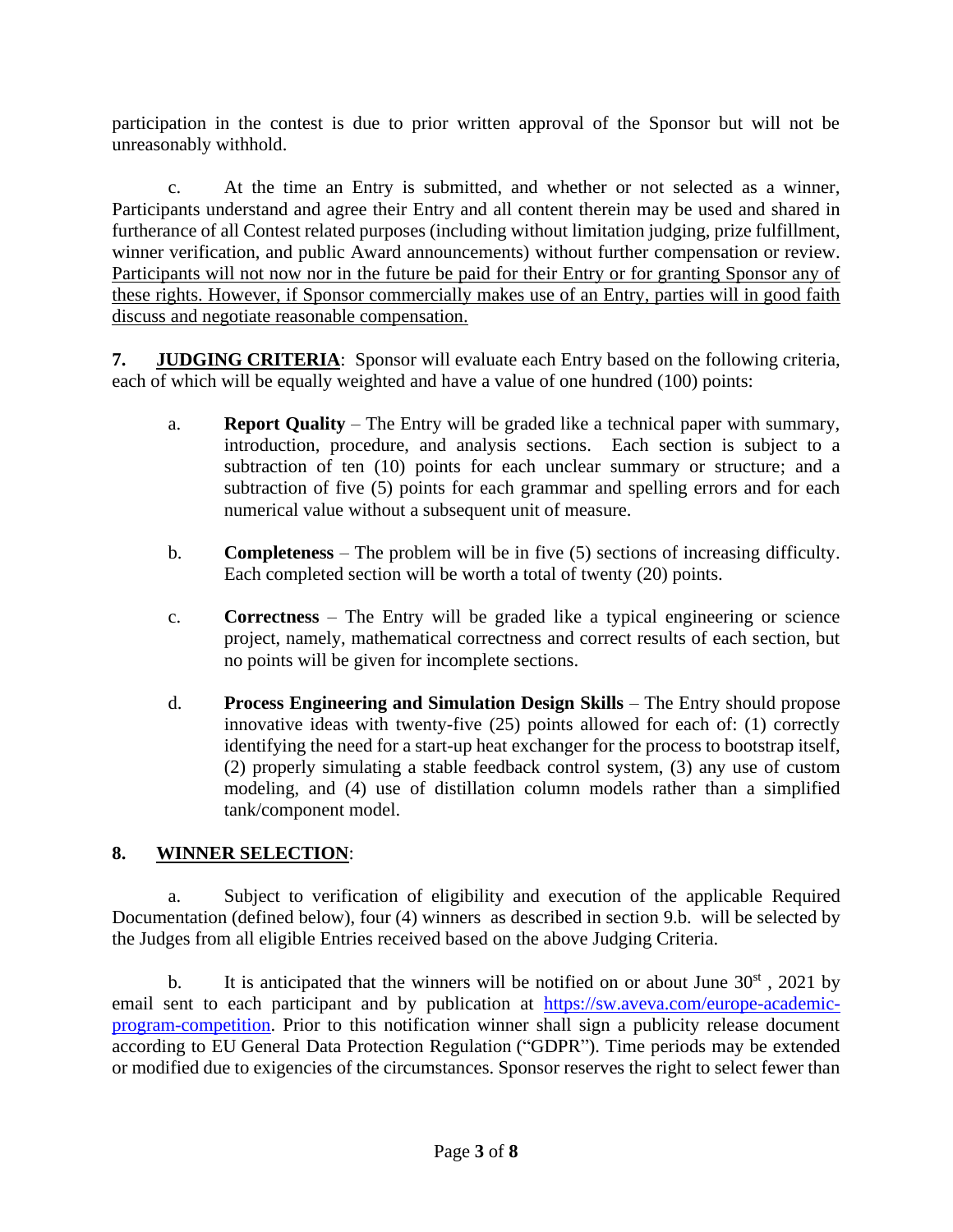the stated number of winners in its reasonable discretion due, for example, to insufficient eligible and qualified Entries.

c. If a potential winner is found to be ineligible or declines to accept the prize, or Sponsor is unable to contact the potential winner on or within two separate attempts (one email, one telephone call), or in the event that the prize confirmation, notification, or prize is returned, ignored, not timely responded to (not later than three (3) days after notification), misdirected or undeliverable, the prize will be forfeited, and in the Sponsor's sole discretion, the forfeited prize may be forfeited and may be awarded to an alternate potential winner. If the Sponsor wishes to select an alternative potential winner, Sponsor will do so based on the next highest score of an eligible participant's Entry. Contest Entities are not responsible for any undelivered telephone calls, messages, e-mails, or any other communications, including but not limited to those that are not received because of the Participant's or winners' privacy or spam filter settings that may divert any notification or other Contest related e-mail to a spam or junk folder. Prize awards are subject to verification of eligibility and compliance with these Official Rules.

d. **Limit one (1) prize per participant**. The decisions of Sponsor are final in all matters relating to this Contest, including winner selection.

e. The names of the winners will be announced on or about June  $30<sup>th</sup>$ ,  $2021$  ("Winner") Announcement Date").

### **9. PRIZES**:

- a. **1st prize** winner prize winner will receive a three-month paid internship with Sponsor in Lake Forest, California (the "Internship"). The Internship includes a flight and housing allowance of 3,000 Dollars. The grand prize winner must meet all necessary criteria (e.g., visa requirements) to receive the Internship. Should the grand-prize winner choose not to accept the Internship, the grand prize winner will receive a cash prize of 3,000.00 Dollars. The grand prize winner receives either the Internship or the cash prize, but not both. The Internship or receipt of 3,000.00 Dollars cash prize is the "Grand Prize.
- b. **2nd prize** Winner for Best Steady State Simulation receives \$1,000
- c. **3rd prize** Winner for Best Economics Optimization receives \$1,000
- d. **4th prize** Winner for Best Dynamics receives \$1,000
- e. To receive a prize, the winners must execute and deliver to Sponsor the Required Documentation (defined below) and otherwise comply with Section 10 below.
- f. Within the Territory the payout will be done in Euro at the currency rate of the USD issued by the European Central Bank at the day of the announcement of the winners.

**10. CLAIMING THE PRIZE**: Each winner must provide Sponsor with all information required to claim the prize (including tax identification information). Each winner shall sign and return to Sponsor a liability/publicity release, affidavit of eligibility, and a tax indemnification guarantee (hereinafter collectively referred to as the "Required Documentation") by a date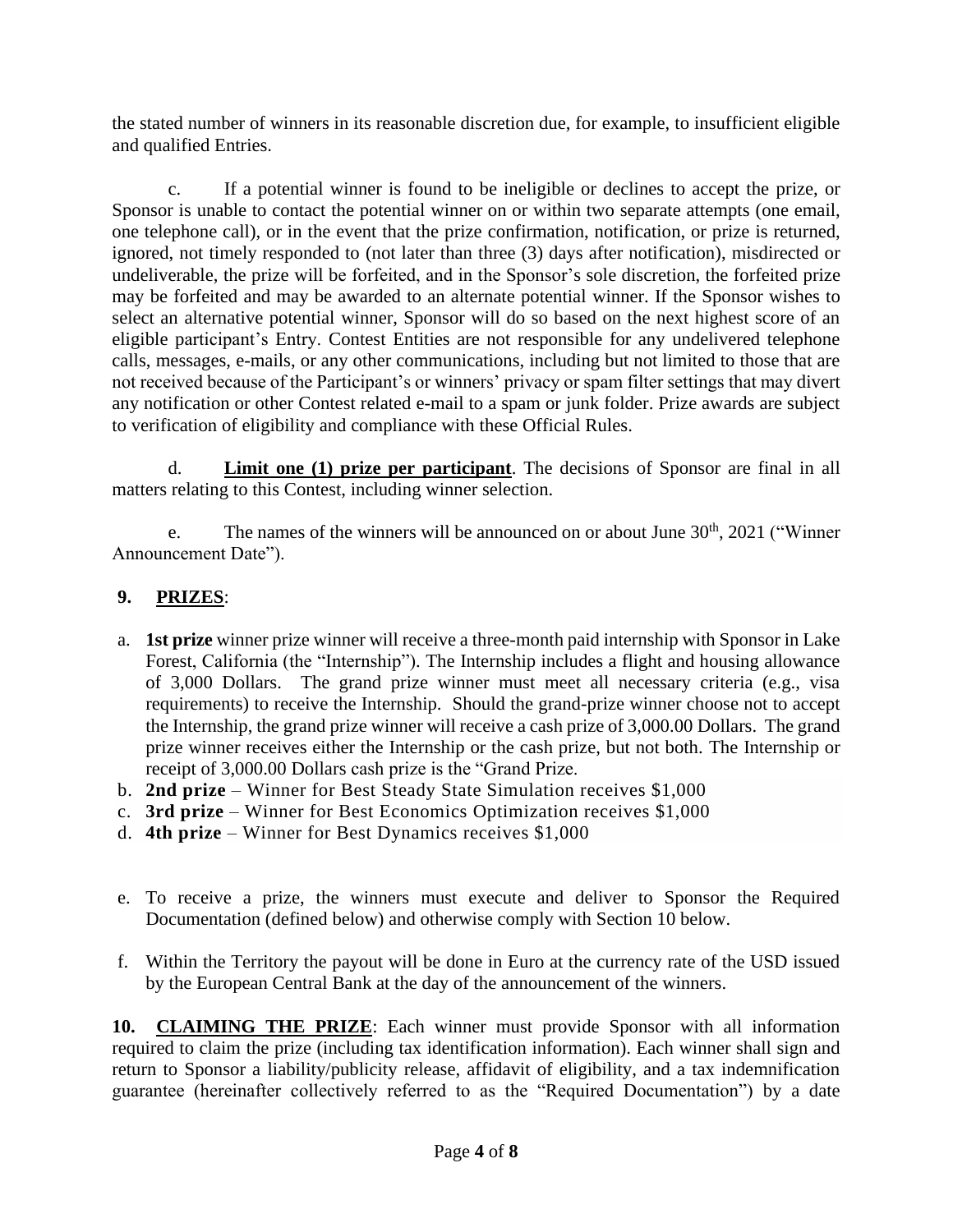determined by Sponsor in form and substance satisfactory to applicable statutory law in order to be eligible to receive the prize. If (i) any of the Required Documentation is not completed, signed, and/or returned within the stated time, (ii) the winner is deemed by Sponsor to be ineligible or not to have complied with these Official Rules, or (iii) the winner refuses to accept or fails to claim the prize, then the prize will be forfeited by the winner and an alternate winner may be selected from among all eligible entries timely received, if time permits. If a winner is not reachable at the contact information provided to Sponsor or if a notification is returned as undeliverable, then the prize will be forfeited, and an alternate winner may be selected. The prize will be delivered within thirty (30) days of the winner delivering the signed Required Documentation to Sponsor. Neither a Participant nor a winner is eligible to any orders or follow-up orders by the Sponsor.

**11. TAXES**: Each winner is responsible for any and all taxes and fees (not banking related fees accrued by Sponsor) on the awarded prize. Furthermore, the winner acknowledges that Governing Law may require that a tax withholding on certain prize values must be collected from the winner upon award or distribution. Tax withholding laws are subject to change without notice. The withholding laws in effect at the time the prize is claimed will be followed.

**12. CANCELLATION; TERMINATION OF CONTEST**: By choosing to participate in this Contest, each participant acknowledges and agrees that Sponsor has the right, in its sole discretion, to elect not to proceed with this Contest for any material reason whatsoever, and in such event, a participant will not be entitled to any remedy whatsoever.

### **13. GENERAL**

- a. This Contest is void where prohibited or restricted by law.
- b. Sponsor reserves the right at its sole discretion to disqualify any individual who tampers or attempts to tamper with the entry process or the operation of the Contest or the Sponsor website; violates the Official Rules, or acts in an unsportsmanlike or disruptive manner, or with intent to annoy, abuse, threaten or harass any other person.
- c. Contest Entities are not responsible for any incorrect or inaccurate information, whether caused by website users, human error, tampering, hacking or by any of the equipment or programming associated with or utilized in the Contest and assumes no responsibility for any error, omission, interruption, deletion, defect, delay in operation or transmission, incompatibility, communications failure, theft, loss or destruction of Entries, nor for the failure to capture Entry or other information. Contest Entities are not responsible for injury or damage to participants' or to any other person's computer and/or mobile device related to or resulting from downloading materials from or use of any Website. If, for any reason, the Contest or any element thereof is not capable of running as planned by reason of, but not limited to, tampering, unauthorized intervention, fraud, force majeure, technical or other failures or errors, or any other causes similar or dissimilar which Sponsor deems, in its sole opinion, could corrupt or affect the administration, security, fairness, integrity or proper conduct of this Contest or any element thereof, Sponsor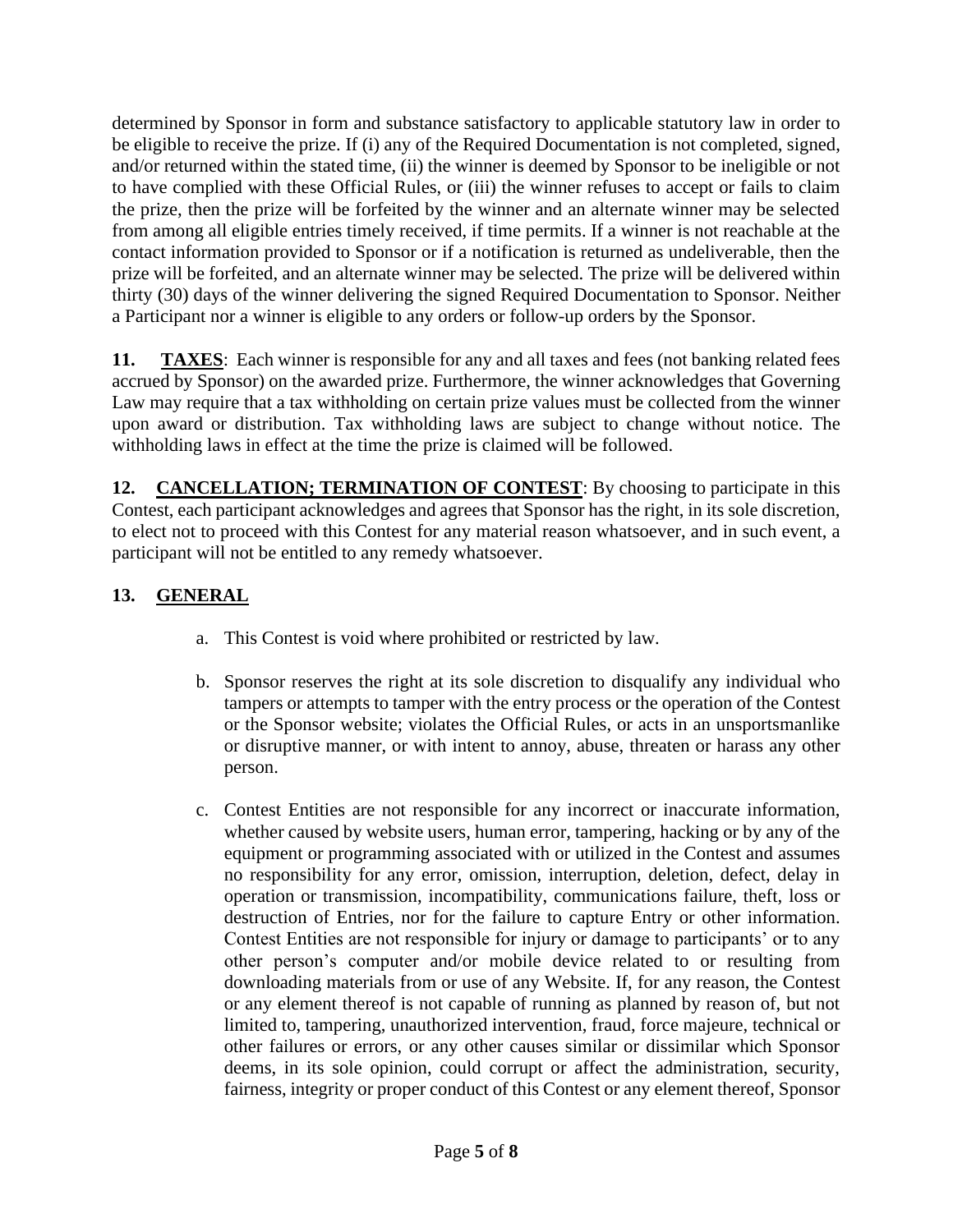reserves the right at its sole discretion to cancel, terminate, modify or suspend the Contest or element thereof and select the winners from non-suspect, eligible entries received prior to the action or as otherwise may be deemed fair and equitable by Sponsor. In the event of any discrepancy, ambiguity, inconsistency, printing or any other error or miscommunication in any communications, announcements, advertising and/or promotional materials relating to this Contest, these Official Rules shall govern.

- d. Sponsor shall have no responsibility or obligation to a winner who is ineligible for a prize or is unable to or who does not accept or utilize a prize, for any reason.
- e. Prizes are awarded "as is" without any express or implied warranty or guarantee from Sponsor, including but not limited to, the implied warranties of merchantability, fitness for a particular purpose and non-infringement. Only the prizes as described herein are available to be awarded; in no event will the Contest Entities be responsible for awarding more or different prizes than stated herein. Despite the foregoing, Sponsor in its sole discretion can substitute a prize or any part thereof with a prize of equal or greater value.
- f. This Contest is in no way sponsored, endorsed or administered by, or associated with Instagram, Facebook, Twitter, YouTube, Google or any other Social Media or similar platform. Participants understand that all information is being provided to Sponsor and not to Instagram, Facebook, Twitter, YouTube, Google or any other Social Media where this Contest may be advertised. Sponsor is not responsible for practices, terms or actions taken by any of these or other social media and web services sites.
- g. Sponsor agrees to grant and Participants agree to accept the non-exclusive, limited, license to use the licensed program ("Program"). The Program is each program furnished by Sponsor in object code format to Participant and includes all supporting materials. The Program is the sole and exclusive property of the Sponsor. The Program is provided by Sponsor for the express purpose of the Contest and shall not be used for any commercial purposes. Participants shall only use the Program during the Contest Period. Participants shall not, without Sponsor's prior written consent, (i) copy, modify, sublicense, loan, or transfer in any manner the Program; (ii) create derivative works based on the Program; or (iii) subject the Program to translating, decompiling, disassembling, reverse assembling, reverse engineering, emulating, or performing any other operation on the Program unless the operation is specifically authorized by law. Participants shall hold the Program licensed herein in strict confidence and will not allow third parties to access or use the Program without Sponsor's prior written consent.

**14. PUBLICITY RELEASE**: By participating in the Contest and/or accepting a prize, participants and confirmed winners, as applicable, grant (and agree to confirm that grant in writing) permission for Sponsor and/or Sponsor's authorized representatives the right to use their Entry, name, biographical information (e.g. name of university, age), image, voice, and statements for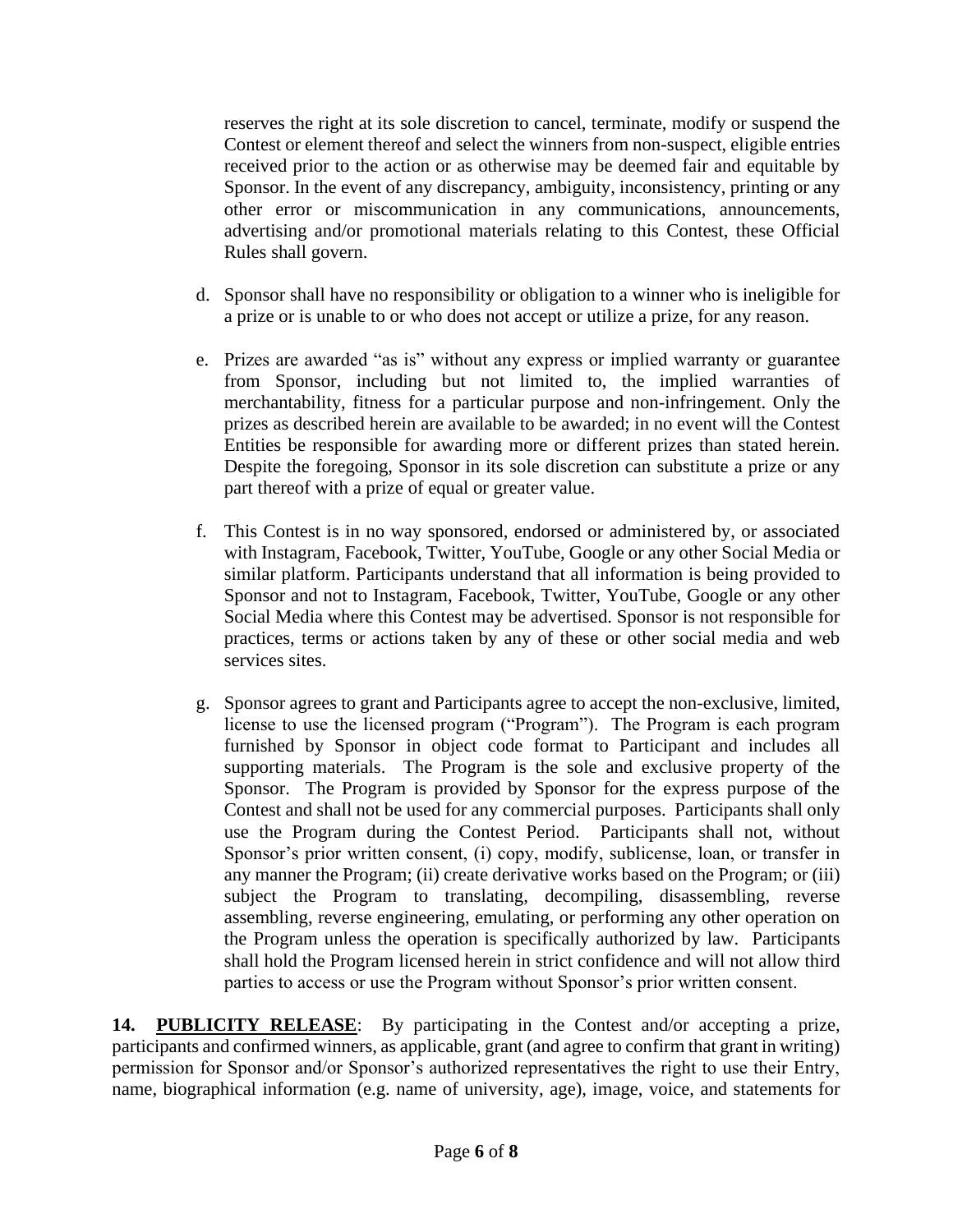promotion, trade, commercial, and publicity purposes, at any time or times, in all media now known or hereafter discovered including television and the internet including Sponsor's social media platforms and those of third parties whether or not connected with the Contest, worldwide, including but not limited to on the World Wide Web and Internet, without notice, review or approval and without additional compensation except where prohibited by law. Participants and confirmed winners hereby consent to the processing of such personal data by the Sponsor according to article 7 GDPR. The data processing is carried out exclusively for the following purpose(s): Second AVEVA Process Simulation Academic Competition. The consent is given on a voluntary basis and can be revoked at any time with effect for the future. The data may not be processed after receipt of the revocation. They must be deleted immediately. The revocation of the consent does not affect the legality of the processing carried out up to that point. The declaration of revocation can be sent to the Sponsor at the following address: Aveva Solutions Ltd., with a principal place of business at High Cross Madingley Road, Cambridge CB3 0HB, United Kingdom. The Sponsor is not obligated to name a Participant and/or winner in any publication. Participants shall sign the declaration of consent and send a scanned version via email to the Sponsor at [academic.program@aveva.com](mailto:academic.program@aveva.com) before submitting their Entry.

**15. PRIVACY**: All information submitted in connection with this Contest will be treated in accordance with GDPR, these Official Rules and Sponsor's Privacy Policy, which may be amended form time to time and is currently located at [https://sw.aveva.com/academic-program](https://sw.aveva.com/academic-program-competition)[competition.](https://sw.aveva.com/academic-program-competition) By signing up and by submitting an Entry, participants agree to be contacted by Sponsor with Contest related communications. The information Participants provide to Sponsor will be used as stated herein and the aforementioned Policies, and for purposes of this Contest.

**16. INDEMNIFICATION AND RELEASE OF LIABILITY**: Participants shall defend, indemnify and hold harmless Sponsor and its affiliates and all of their and their officers, directors, contractors, agents, agents and employees (the "Indemnified Sponsors") from and against any and all claims made by third parties against Indemnified Sponsors if such claims arise out of or are related to the following: (a) Participant's use of the Sponsor's information, including the Program, in a manner that violates the EU Official Rules or any applicable law or regulation; (b) Participant's Entry; and (c) a third party's allegation that Participant's Entry and content infringes or violates any intellectual property rights of any third party or are intended to misappropriate such rights. The foregoing shall apply irrespective of whether such damage is caused by the conduct of the Participant or by the conduct of third parties using the Participant's Entry and content. Sponsor is not liable for any unlawful usage of the Participant's Entry and content.

**17. ADDITIONAL TERMS**: In case of dispute as to the identity of any participant, entry will be declared made by the authorized account holder of the email account used to enter the Contest. "Authorized Account Holder" is defined as the natural person who is assigned to the email account issued by the email service provider responsible for assigning the email addressed used. Any potential winner may be requested to provide Sponsor with proof that such winner is the Authorized Account Holder of the email address used to enter the Contest. The sufficiency and type of such proof is subject to Sponsor's sole discretion.

18. **FORCE MAJEURE:** Contest Entities shall not be liable to participants, winners or any other person or entity for failure to execute the Contest, or supply a prize or any part thereof, by